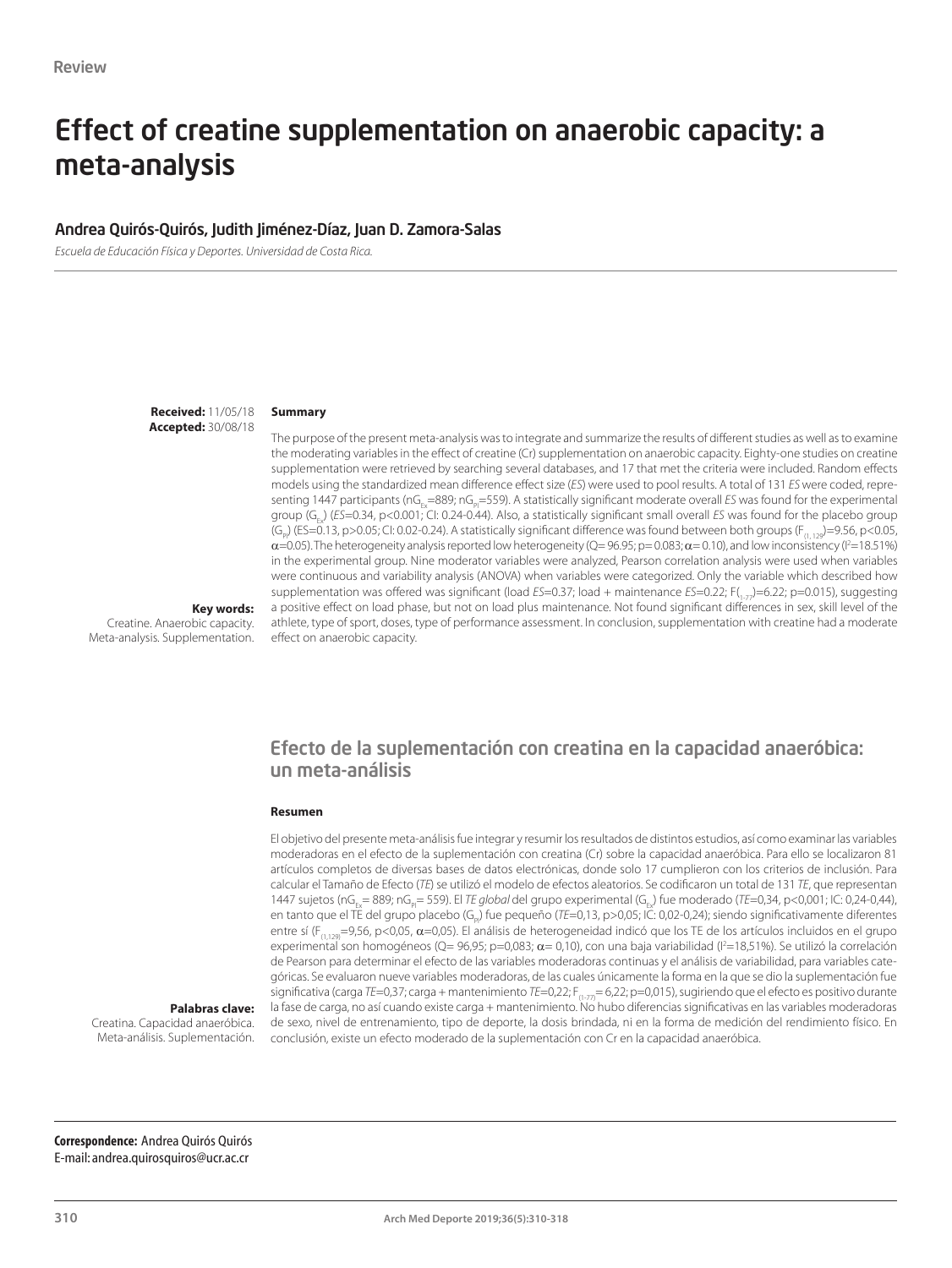## Introduction

Creatine (Cr) is a natural compound that is endogenously synthesized via glycine, arginine and methionine in the kidney, liver and pancreas. In the kidney, the transaminase enzyme creates ornithine and guanidinoacetate from arginine and glycine. Guanidinoacetate is transported to the liver, where it receives a methyl group of methionine leading to the formation of methyl-guanidoacetic acid (creatine) and adenosine homocysteine. Cr is released into the bloodstream and stored in the skeletal muscle both freely and in phosphorylated form. It plays a fundamental role in regulating adenosine triphosphate (ATP)<sup>1</sup>. .

When ATP is needed as a source of cellular energy, such as during intense, short-term muscle contraction, Cr reacts with phosphocreatine kinase and ATP to create phosphocreatine (PCr) and adenosine diphosphate (ADP). Through an inverse reaction, ADP and PCr react with the enzyme creatine kinase to regenerate ATP. Therefore, Cr indirectly acts to meet the muscular system's energy needs<sup>1-4</sup>.

Fatigue occurring short-duration, maximum-intensity exercise has been associated with depletion of PCr. In this sense, much research has suggested that Cr supplementation improves physical performance. Firstly, by delaying the onset of fatigue by favouring the rate of PCr resynthesis during recovery in maximum-intensity exercises. Secondly, by generating improvements in maximum strength and sprint speed, among others<sup>5-9</sup>.

Several meta-analyses on this topic have analysed the effect of Cr supplementation on several variables, some investigating whether Cr favours increased muscle strength and power in healthy adults, finding positive effects in weightlifting when supplementing with Cr in addition to strength training among such individuals<sup>10</sup>. However, such studies mention that there is little evidence to draw conclusions with respect to women or older adults.

Furthermore, Nissen and Sharp<sup>11</sup> performed a meta-analysis on the effect of supplementation with various dietary supplements (including Cr) on muscle mass and strength gains through resistance training, reviewing 18 articles and finding significant increases in both variables, with an effect size (ES) of 0.26 (CI: 0.65-1.02%) and 0.36 (CI: 0.28-0.43%) (*p*<0.001), respectively.

Similar to that meta-analysis, Branch<sup>12</sup> analysed the ES on body composition, duration and intensity of the task, type of exercise (simple, repeated, in laboratory, in the field, using upper or lower extremities), duration of supplementation and the subjects' gender. They found a significantly large ES in lean mass with short-term supplementation, especially in exercises with several repetitions less than 30 seconds long using the upper extremities. However, no effect was found in runners or swimmers, nor did they identify differences between men and women or between trained and untrained subjects.

Gutiérrez *et al.*13 also performed a meta-analysis studying the effect of Cr supplementation on physical performance, body composition and biochemical variables. In that study, a large and significant effect was found for variables such as peak power, peak force and performing one repetition at maximum effort (1 RM) under both the conditions of supplementation and placebo; a greater effect was revealed in the experimental condition (Cr).

However, those research studies did not account for the effect of the type of Cr used, nor were effects identified with respect to the subjects' gender, the type of physical activity or sport performed, the number of days that supplementation was taken, or the total dose administered. In addition, information regarding Cr supplementation and anaerobic capacity as a specific variable of physical performance has yet to be summarised. For these reasons, this meta-analysis—unlike the existing ones—intends to identify and summarise the effect of Cr supplementation on anaerobic capacity. Following the methodology set forth by Borenstein *et al.*14, the individual and overall effect size is calculated accounting for such moderating variables as those aforementioned aspects while also considering the reported findings of the different studies used.

## **Methodology**

The present meta-analysis was carried out as per the PRISMA guidelines for reporting of systematic reviews and meta-analyses<sup>15</sup>.

### Study selection criteria

The inclusion criteria used in elaborating this meta-analysis were: 1) studies of healthy subjects with or without previous training, 2) studies presenting descriptive statistics, 3) studies presenting results of the effect of Cr supplementation on anaerobic capacity, 4) studies reporting the dose of Cr used , 5) studies not carried out with populations on special diets (e.g. vegetarians), 6) no conditions of modified temperature or dehydration, 7) full text in English, Spanish, French or Portuguese.

The quality criteria used were based on the internal validity of the study, including: 1) randomization of subjects, 2) intra-subject studies (pre-post test), 3) presence of an experimental group (Gex) and placebo or control group (GPl), 4) double-blind studies.

#### Data sources

The literature search was carried out using electronic databases, from 10 August to 1 December 2015. References included in previous meta-analyses, systematic reviews and some relevant articles were reviewed. In cases where we could not find the descriptive statistics of articles of interest or their full-text version, we requested such information from the respective author; only two articles were obtained in this way. In total, 84 complete articles were used, of which only 17 studies were meta-analysed.

Seven electronic databases were used: Sport Discus, Pub-Med, Science Direct, Springer Link, Medline, Proquest and Academic Search Complete.

The keywords used were: "effect of", "creatine", "supplementation", "performance" and their combinations in English and Spanish.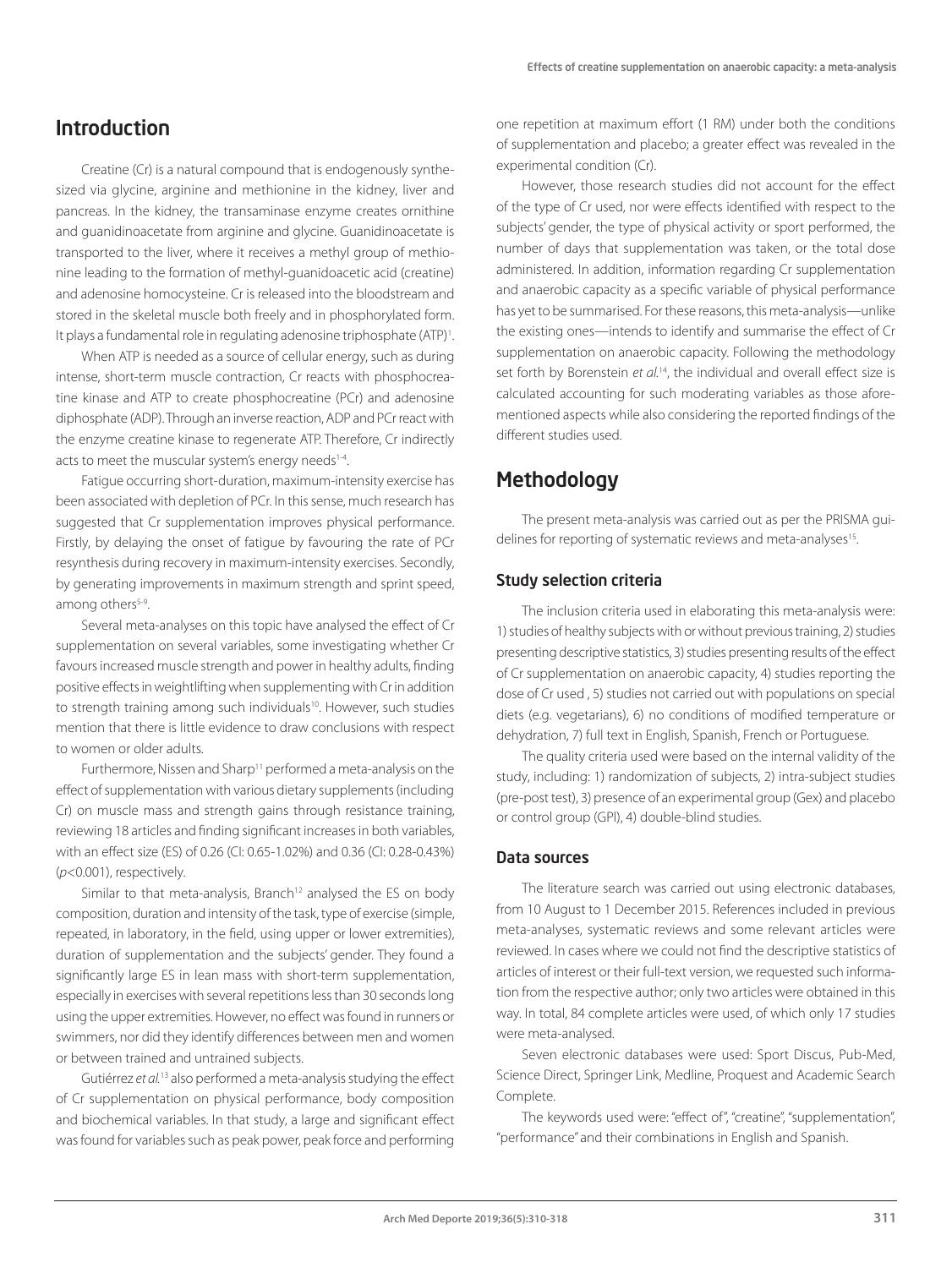## Selection of studies and data coding

The selection of studies and coding of their respective data of interest was carried out by one person. A second person reviewed the previous process and, in consensus with a third person, all identified inconsistencies were resolved. In doing so, a database previously developed in the Microsoft Excel 2013® program was used. The analysis of the moderating variables took into account: subject characteristics, measurement of physical performance, Cr supplementation characteristics and placebo characteristics. Table 1 details the aspects that were considered in coding these variables.

## Methodological quality of the studies

We used a modified version of the scale developed by Jiménez *et al*. 16, which consists of five items used to evaluate criteria of internal validity in experimental studies, namely: 1) the randomization process is described and is adequate, 2) the study had a placebo or control group, 3) there were pre-test and post-test measurements and 4) the existence and management of experimental mortality was reported.

Studies with a score of four were considered to be of "excellent" quality, scores of three "good" quality, scores of two "regular" quality and scores of one "poor" quality.

## Procedure for calculating individual effect sizes

The ES of Cr supplementation on anaerobic capacity was calculated as the change between the pre-test and the post-test measurement in the given variable. Calculating the ES of each study and the global ES was done by following the procedure suggested by Borenstein *et al*. 14 for the random-effects model. The analyses were performed using the Microsoft Excel® program, with confidence intervals of 95%.

### Heterogeneity and bias

The heterogeneity of the included studies was assessed using Cochran's Q test, while inconsistency was assessed using the <sup>p2</sup> statistical

#### **Table 1. Moderating variables.**

| <b>Areas of interest</b>            | <b>Coding scheme</b>                                                                                                                                                             |
|-------------------------------------|----------------------------------------------------------------------------------------------------------------------------------------------------------------------------------|
| Subject characteristics             | Sample size, age, gender, condition<br>(experimental, placebo or control),<br>level of physical activity (trained,<br>untrained), type of physical activity/<br>sport performed. |
| Physical performance<br>measurement | Measurement type.                                                                                                                                                                |
| Cr supplement characteristics       | Type, duration (days), total dose (g),<br>supplementation phase (loading,<br>maintenance, both).                                                                                 |
| Placebo characteristics             | Type, duration (total days), total<br>dose (g), supplementation phase<br>(loading, maintenance, both).                                                                           |

test. Significance for the Q test was established at p ≤ 0.10 due to its lack of statistical power. I2 values of less than 25% are considered to represent very low inconsistency; between 25 and 50%, low inconsistency; between 50 and 75%, moderate inconsistency; greater than 75%, highly inconsistent. A funnel plot and Egger's test were performed through the RStudio program to assess general bias as they indicate the possibility of not including all relevant studies in the meta-analysis. Publication bias was assessed through the effect of archived papers<sup>17</sup>.

#### Data analysis

With the obtained information, a Pearson correlation (r) was performed in the cases where the measurement scale of the variables was continuous, while a one-way analysis of variance for independent groups (ANOVA) was performed in cases where variables were categorical, with a significance level of 0.05. The global ESs were calculated using the Microsoft Excel 2013® program, while statistical analysis (correlations and ANOVA) was performed with the IBM-SPSS 20.0® program. In the case of the moderating variables, only those that presented an ES with *n* greater than three were analysed.

## Results

## Studies included

Of the 81 articles reviewed, only 17 met the inclusion criteria. While one article did not have a GPl, the necessary information on various types of Cr was available, owing to which it was used in this study<sup>18</sup>. A diagram depicting the selection of included studies is shown in Figure 1 and their characteristics are shown in Table 2.

In the case of a study that presented two experimental conditions and a control condition, this condition was not considered in the analysis as it was the only study with this characteristic<sup>19</sup>. The flowchart for the selection of studies is shown in Figure 1, while Table 3 presents a description of the main characteristics of the studies included in this meta-analysis.

Of the 17 articles, a total of 131 ES were obtained (80 ES from the experimental condition and 51 ES from the placebo condition), encompassing a total of 1,447 subjects, the distribution and characteristics of whom are presented in Table 2.

The quality of the included studies was considered "good" according to the scale used to evaluate their internal validity, as shown in Figure 2, where the distribution of articles according to quality level is depicted.

### Individual effect size

As demonstrated in the forest plots in Figure 3, the distribution of individual ESs is mostly greater than zero, as well as the global ES of Cr supplementation in anaerobic capacity (95% confidence intervals).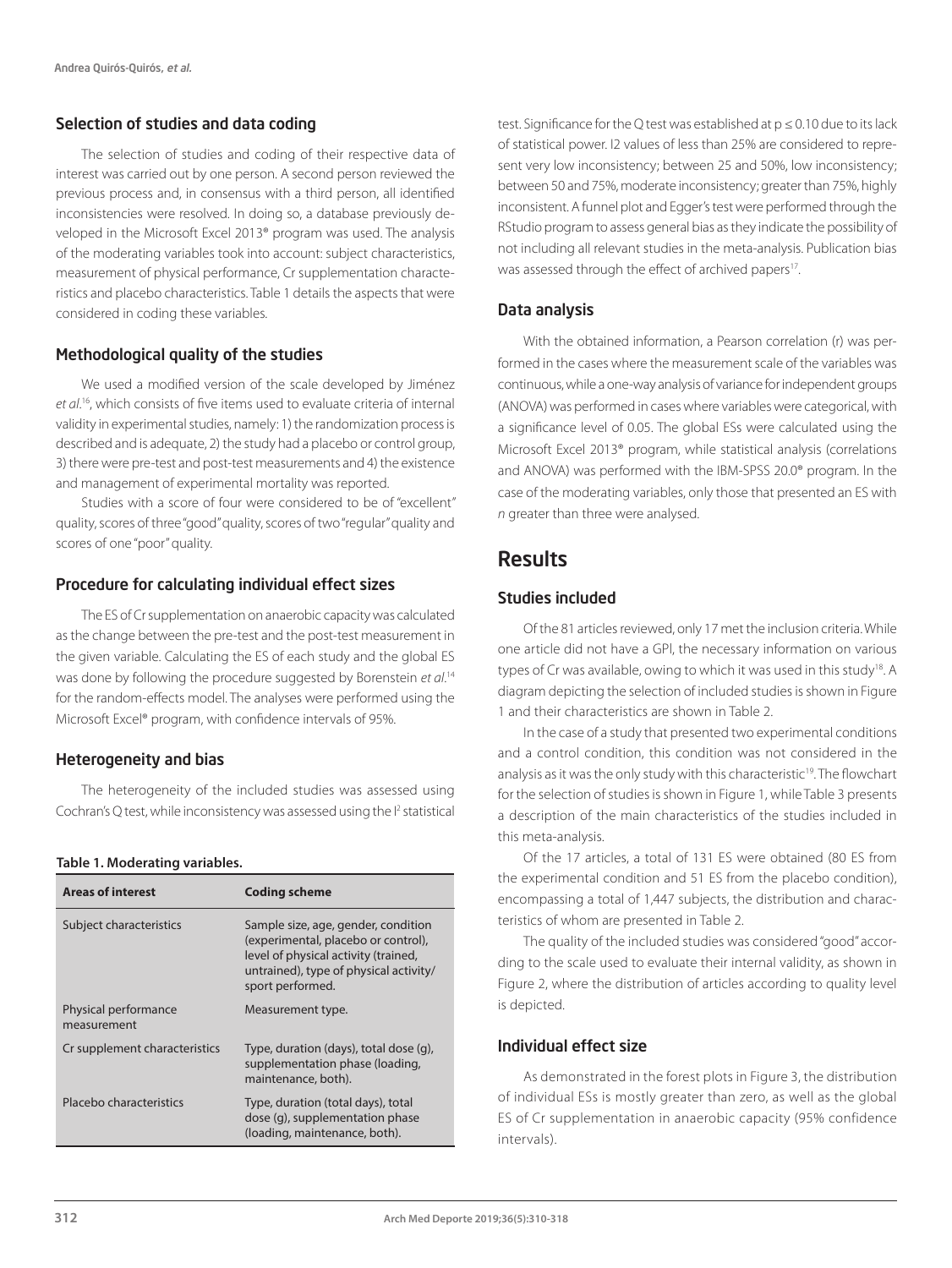#### **Figure 1. Flowchart for selection of articles, based on Prisma 200920.**





#### **Table 2. Characteristics of meta-analysed studies.**

| <b>Author</b>                    | Year | N  | Gender | Age           | <b>Training</b><br><b>Level</b> | PA/<br><b>Sport</b> | <b>Total</b><br>days | <b>Total</b><br>g | Supplem.<br><b>Time</b> | <b>Cr Type</b>        |
|----------------------------------|------|----|--------|---------------|---------------------------------|---------------------|----------------------|-------------------|-------------------------|-----------------------|
| Hamilton $21$                    | 2000 | 24 | F      | 22.5          | T.                              | Throwing            | $\overline{7}$       | 175               | Loading                 | CrM+sucrose           |
| Nelson, et al. <sup>22</sup>     | 2000 | 36 | B      | <b>NR</b>     | UT                              | Recreational        | $\overline{7}$       | 175               | Loading                 | $CrM+2,12$ g sucrose  |
| Syrotuik, et al. <sup>23</sup>   | 2001 | 22 | B      | 23.0          | T.                              | Row                 | 5                    | 100               | Loading                 | CrM                   |
| Wiroth, et al. <sup>24</sup>     | 2001 | 42 | M      | 65.1          | T.                              | <b>NR</b>           | 5                    | 225               | Loading                 | CrM                   |
| Chalbiñska <sup>25</sup>         | 2001 | 16 | M      | $22.5 - 25.3$ | T.                              | Row                 | 5                    | 100               | Loading                 | CrM                   |
| Van Loon, et al. <sup>26</sup>   | 2003 | 20 | M      | 21.3-20.6     | UT                              | <b>NR</b>           | 42                   | 174               | $L-M$                   | CrM+15g GLu+10 g Mal  |
| Eckerson, et al.127              | 2004 | 10 | F      | 22.0          | T                               | <b>NR</b>           | $\overline{2}$       | 40                | Loading                 |                       |
|                                  |      |    |        |               |                                 |                     | 5                    | 100               | Loading                 | Cr+18 g dextrose      |
| Ahmun <sup>28</sup>              | 2005 | 14 | M      | 20.6          | T.                              | Rugby               | 5                    | 100               | Loading                 | CrM                   |
| Eckerson, et al. 2 <sup>29</sup> | 2005 | 61 | F      | 21.0          | T                               | <b>NR</b>           | $\overline{2}$       | 40                | Loading                 | CrCit+dextrose        |
|                                  |      |    |        |               |                                 |                     | $\overline{2}$       | 40                | Loading                 | CrCit+PNA+dextrose    |
|                                  |      |    |        |               |                                 |                     | 6                    | 120               | Loading                 | CrCit+dextrose        |
|                                  |      |    |        |               |                                 |                     | 6                    | 120               | Loading                 | CrCit+PNA+dextrose    |
| Hoffman, et al. $1^{30}$         | 2005 | 20 | M      | 21.7          | T.                              | <b>NR</b>           | 6<br>18<br>Loading   |                   | Cr+P+fructose+gel       |                       |
| Hoffman, et al. $2^{31}$         | 2006 | 22 | M      | <b>NR</b>     | UT                              | Strength/power      | 70                   | 735               | $L-M$                   | CrM                   |
| Reardon, et al. <sup>32</sup>    | 2006 | 13 | M      | <b>NR</b>     | T.                              | <b>NR</b>           | $\overline{7}$       | 140               |                         | CrM+maltodextrin      |
| O'Connor, et al. <sup>19</sup>   | 2007 | 22 | M      | 24.5          | T                               | Rugby               | 42                   | 126               |                         | 3qCr+3qHMB+6qCHO      |
| $Azizi^{33}$                     | 2011 | 20 | F      | 20.9          | T.                              | Swim                | 6                    | 120               | Loading                 | CrM                   |
| Jagim, et al. <sup>18</sup>      | 2012 | 35 | M      | 25.5          | T                               | Counter-resistance  | $\overline{7}$       | 140               |                         | CrM                   |
|                                  |      |    |        |               |                                 |                     | $\overline{7}$       | 140               |                         | KA-H (eqCrM)          |
|                                  |      |    |        |               |                                 |                     | $\overline{7}$       | 10,5              |                         | KA-L (eqCrM)+5 g dext |
| Sterkowicz, et al. <sup>34</sup> | 2012 | 10 | M      | 20.4          | T.                              | Judo                | 42                   | 210               |                         | CrMaleate             |
| Deminice, et al. <sup>35</sup>   | 2013 | 25 | M      | 17.1          | T.                              | Football            | $\overline{7}$       | 151               |                         | <b>NR</b>             |

B: Both; F: Female; M: Male; T: Trained; UT: Untrained; CrM: Creatine Monohydrate; HMB: Hydroxymethylbutyrate; CrCitPNa: Creatine Citrate+Sodium Phosphate, PKA-H equivalent to CrM; KA-L: equivalent to CrM+dextrose.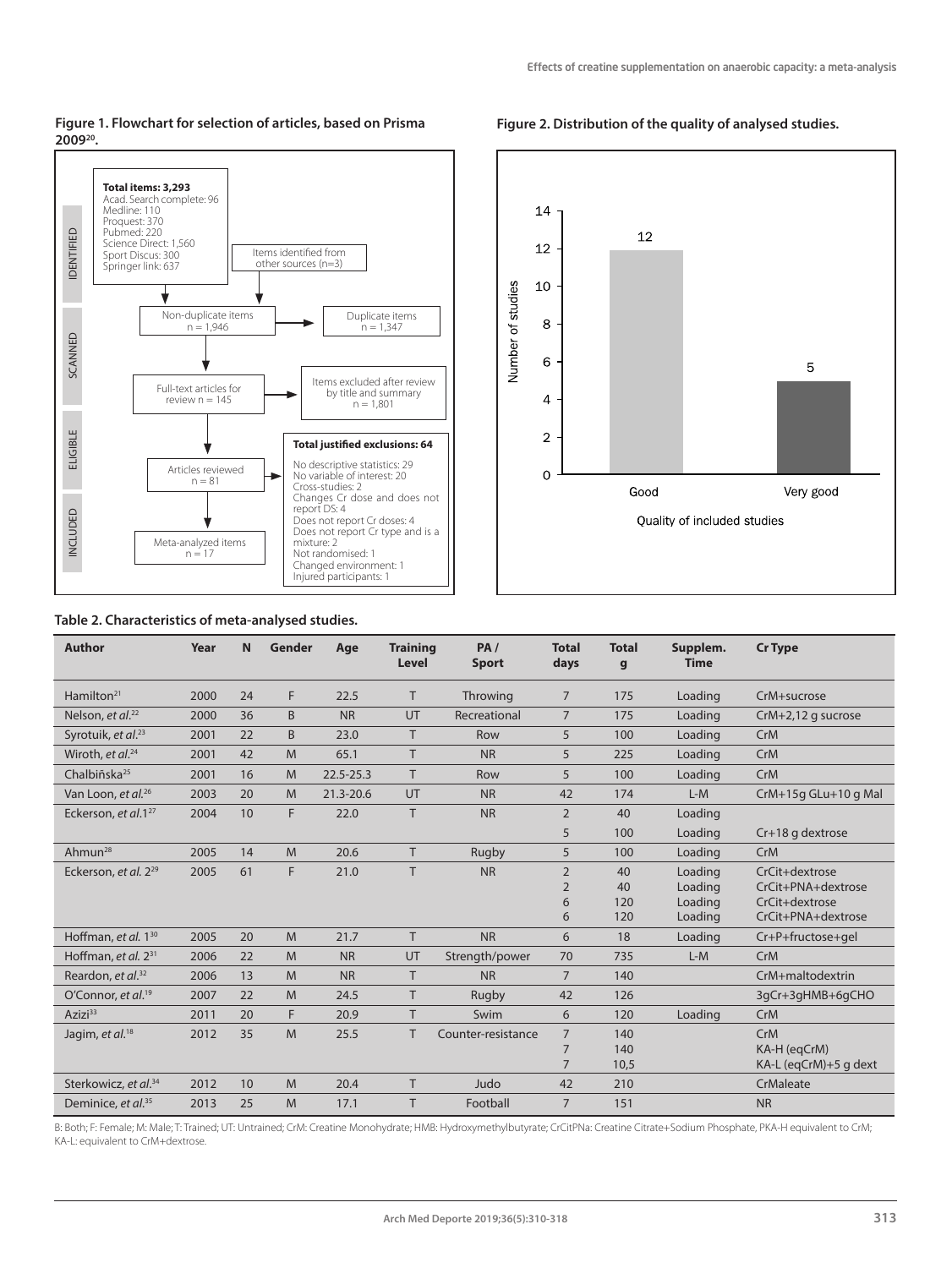

**Figure 3a. Forest plot depicting the distribution of individual ES of Cr supplementation and its effect on anaerobic capacity (n=80).**

**Figure 3b. Forest plot depicting the distribution of individual ES of Cr supplementation and its effect on anaerobic capacity (n=80)**



## Global effect size

The global ES of G<sub>Fx</sub> was moderate (ES = 0.34,  $p$ <0.001; IC: 0.24-0.44), while ES in the placebo group  $G_{\text{p}}$  was small (ES= 0.13,  $p > 0.05$ ; IC: 0.02-0.24). This constitutes a significant difference among both groups ( $F_{(1, 129)} = 9.56$ ,  $p < 0.05$ ,  $\alpha = 0.05$ ), as can be observed in Table 4.

## Analysis of heterogeneity and bias

As evidenced in Table 4, Cochran's Q test revealed significance in  $G_{\text{av}}$  ( $p$ =0.083;  $\alpha$ = 0.10) but not in  $G_{\text{av}}$  ( $p$ =0.50). This demonstrates that the ES of the articles included in the first group are homogeneous, presenting low variability ( $I^2=18.51\%$ ).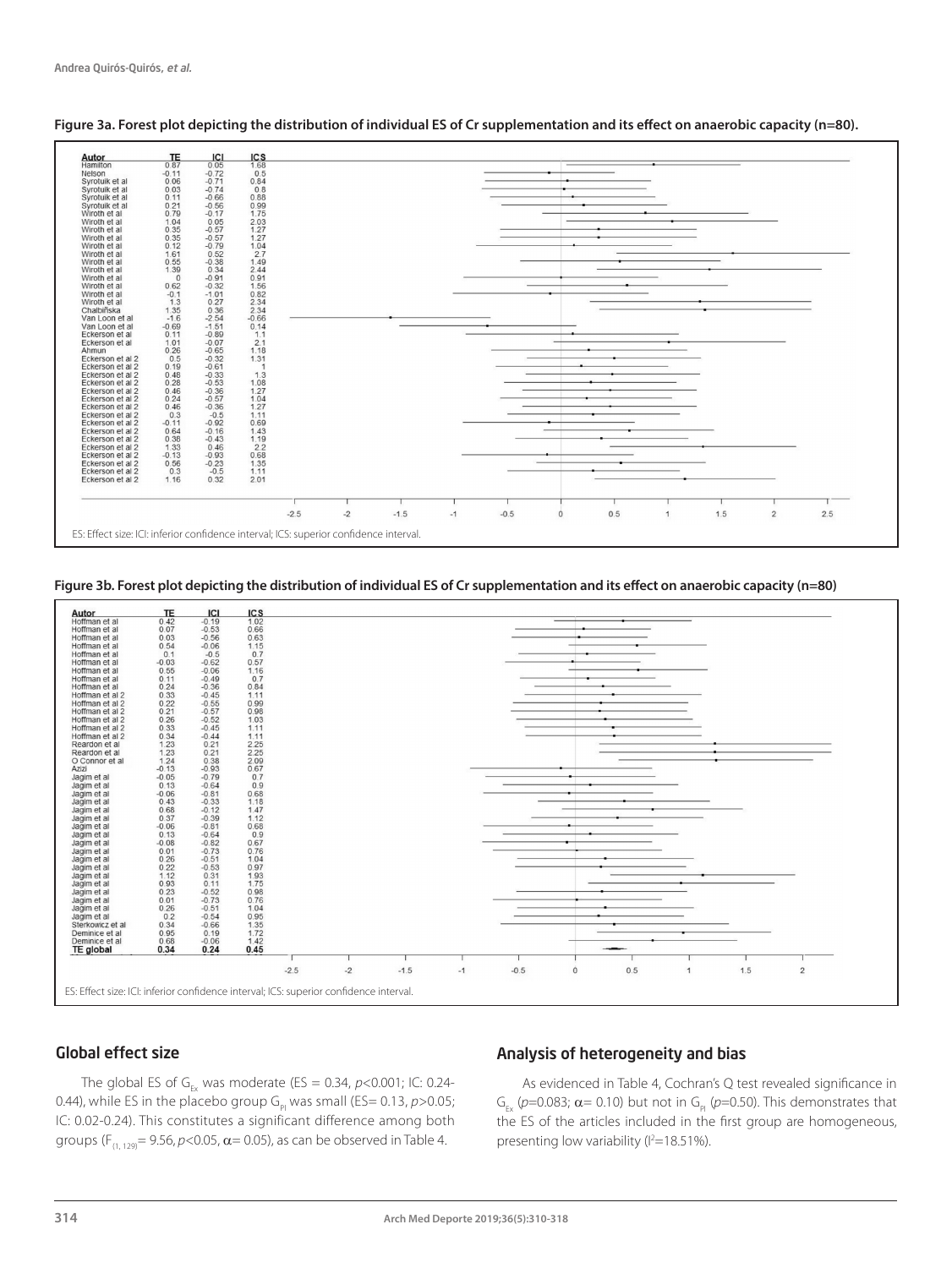#### **Table 3. Characteristics of subjects included in individual effect sizes according to condition (experimental or placebo).**

|             | <b>Characteristic</b><br>Placebo | <b>Experimental</b><br><b>Condition</b> |
|-------------|----------------------------------|-----------------------------------------|
| n           | 889                              | 558                                     |
| Age (years) | 26.48                            | 30.35                                   |
| Weight (kg) | 77.72                            | 77.42                                   |
| Gender      |                                  |                                         |
| Men (nES)   | 53                               | 40                                      |
| Women (nES) | 20                               | $\overline{4}$                          |
| Mixed (nES) | 7                                | 7                                       |

#### **Table 4. Significance of global effect sizes calculated per group (experimental and placebo).**

|                 | <b>Experimental</b> | Placebo        |
|-----------------|---------------------|----------------|
| N studies       | 17                  | 16             |
| N <sub>ES</sub> | 80                  | 51             |
| N (studies)     |                     | 442            |
| ESg             | $0.34*$             | 0.13           |
| p               | < 0.001a            | >0.05          |
| IC              | $0.24 - 0.44$       | $0.02 - 0.24$  |
| Q               | 96.95               | 49.22          |
| p               | 0.083 <sub>b</sub>  | 0.50           |
| $l^2$           | 18.51               | $\overline{0}$ |
| $K_0$           | 52                  | --             |

 $a^a$  $\alpha$ =0.05;  $b^b$  $\alpha$ =0.10; Standard Deviation; CI: Confidence interval.

Moreover, according to the analysis of publication trends, 52 nonsignificant effect sizes are required to reduce the overall ES obtained in the  $G_{ex}$  to a small one (Table 4).

An asymmetrical dispersion of the individual TeS can be appreciated in the funnel plot (Figure 4). This was confirmed by Egger's regression analysis as it is significant ( $p=0.027$  with  $\alpha \le 0.05$ ), which indicates the presence of bias.

## Moderating variables

Moderating variables were analysed with the purpose of independently analysing the characteristics that could better explain the global ES.

To determine the effect of the moderating variables, correlation analysis (Pearson) or analysis of variance (ANOVA) were performed for continuous and categorical variables, respectively, using the SPSS statistical software® version 20.0.

Of the moderating variables analysed, only the form of supplementation was significant (*p*=0.01) (Table 5).

In the gender variable, despite the fact that there were no significant differences between them  $(F_{(2-77)}=0.22; p=0.81)$ , the ES was moderate and

#### **Figure 4. Funnel plot of ES of Cr supplementation on anaerobic capacity.**



significant in studies where men and women were individually analysed (*p*<0.01 in both cases) and was not in those with a mixture of genders (*p*=0.25), showing, moreover, a greater trend in the group of women.

Also, the training level was not significant ( $F_{(1,78)}=0.13$ ;  $p=0.71$ ). However, the group of trained subjects showed a significant moderate effect size (ES=0.34; *p*<0.01); this was not so in untrained subjects, for whom the ES was non-significant (ES=0.30; *p*=0.45).

In addition, the type of sport or activity performed was analysed and no significant differences were obtained (F<sub>(4-75)</sub>=0.27; *p*=0.89). However, like the previous cases, subjects who played force-power sports with a ball (football, rugby, football) and exercised recreationally obtained a significant moderate ES (*p*<0.05).

Regarding the way of measuring physical performance, there were no significant differences between the analysed methods ( $F_{(1,78)}=0.10$ ; *p*=0.75); in both cases the ES was moderate (ergometers: ES= 0.32, others: ES= 0,60; *p*<0.05).

The ES among the types of Cr analysed was not significant ( $F_{(7,7)}= 1.73$ ; *p*= 0.12). Table 5 shows that only two of the nine classified types of Cr (equivalent to 1.5 g Cr monohydrate (CrM) and other types) did not present a significant ES, while seven types (others: CrM, Cr phosphate + fructose + gel, 5g Cr Citrate (Cr Cit) + 18 g dextrose, 5 g Cr Cit + 4 g Na+ and  $K^+$  + 18 g dextrose, equivalent to 1.5 g CrM, 5g CrM + 10 g sucrose, 10.5 g CrM + 3.2 g β-alanine) did present a moderate ES (*p*<0.05).

Regarding the form of supplementation, only variables with an nTE>3 were analysed. Significant differences were found between the loading and loading + maintenance phases  $(F_{(1-7)}= 6.22; p= 0.015)$ , with a higher ES when there was only a loading phase (ES=0.34; *p*<0.01) than those including the phase of loading  $+$  maintenance (ES=0.22; *p*=0.13) (Figure 5).

No relationship was found between ES and age (r= 0.18; *p*= 0.14), total days of supplementation (r= -0.22; *p*= 0.54), and the total dose of Cr (g) (r=-0.02; *p*= 0.84).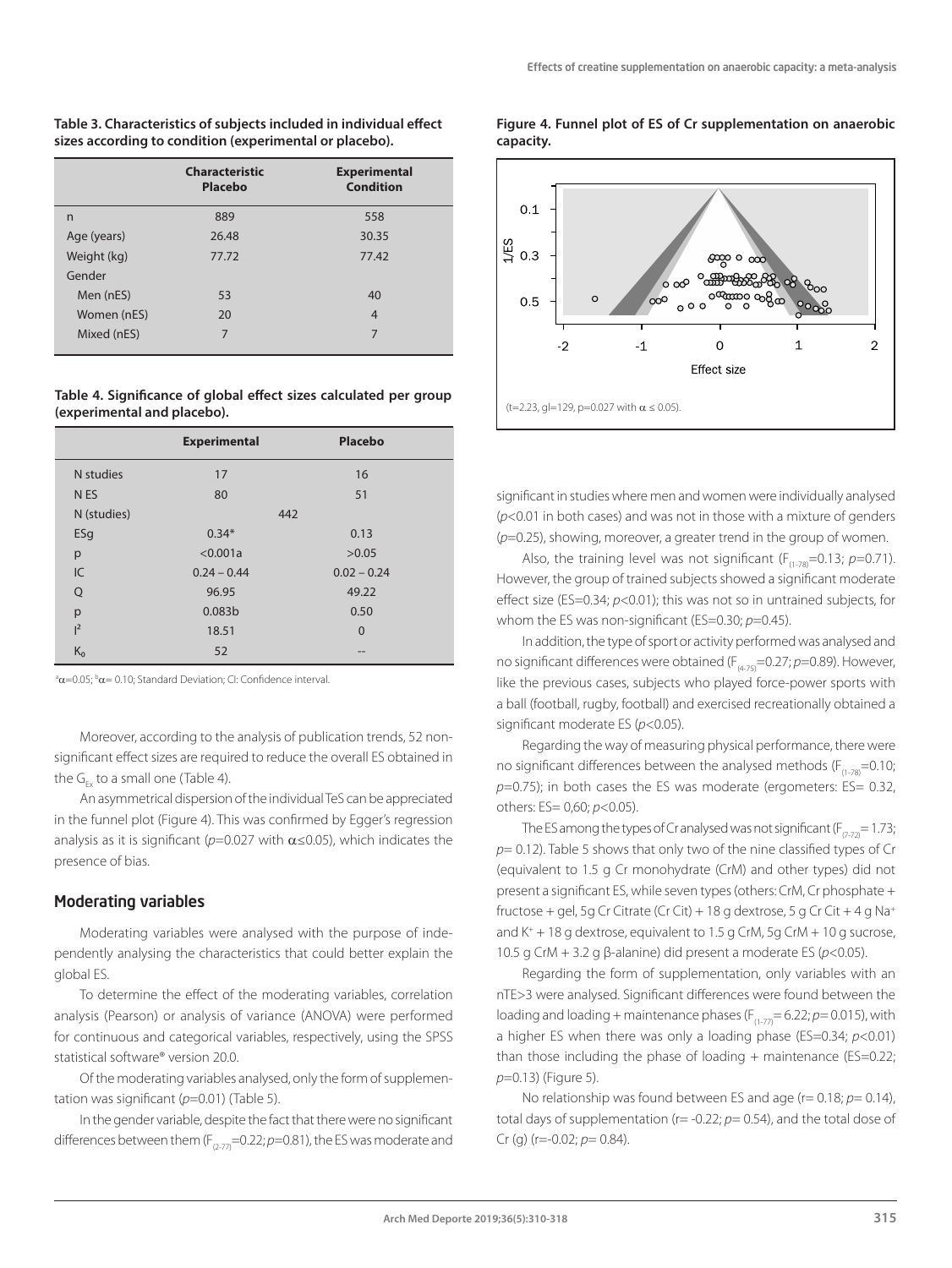#### **Table 5. Significance of effect sizes of Cr supplementation on anaerobic capacity, according to moderating variables**

|                                                                           | <b>nTE</b>     | <b>TE</b> | IC             | z     | F    | r       | p       |
|---------------------------------------------------------------------------|----------------|-----------|----------------|-------|------|---------|---------|
| <b>Subject characteristics</b>                                            |                |           |                |       |      |         |         |
| Age                                                                       | 71             | 0.33      | $0.23 - 0.43$  | 6.58  |      | 0.18    | 0.14    |
| Sex                                                                       | 80             | 0.34      | $0.24 - 0.44$  | 6.79  | 0.22 |         | 0.81    |
| Male                                                                      | 53             | $0.32*$   | $0.19 - 0.44$  | 5.07  |      |         |         |
| Female                                                                    | 20             | $0.42*$   | $0.25 - 0.59$  | 4.85  |      |         |         |
| Mixed                                                                     | $\overline{7}$ | 0.29      | $-0.08 - 0.66$ | 1.52  |      |         |         |
| Level of training                                                         | 80             | 0.34      | $0.24 - 0.44$  | 6.79  | 0.13 |         | 0.71    |
| Untrained                                                                 | 10             | 0.30      | $-0.26 - 0.87$ | 1.06  |      |         |         |
| <b>Trained</b>                                                            | 70             | $0.34*$   | $0.25 - 0.43$  | 7.25  |      |         |         |
| Type of sport/activity                                                    | 80             | 0.31      | $-0.25 - 0.87$ | 1.06  | 0.27 |         | 0.89    |
| Individual                                                                | $\overline{7}$ | 0.47      | $0.04 - 0.90$  | 2.13  |      |         |         |
| Not performed                                                             | 10             | 0.30      | $-0.26 - 0.87$ | 1.06  |      |         |         |
| In team with ball                                                         | 10             | $0.48*$   | $0.26 - 0.69$  | 4.37  |      |         |         |
| Recreational                                                              | 14             | $0.28*$   | $0.09 - 0.47$  | 2.88  |      |         |         |
| Strength-Power                                                            | 39             | $0.32*$   | $0.20 - 0.44$  | 5.28  |      |         |         |
| <b>Physical performance</b>                                               |                |           |                |       |      |         |         |
| Measurement type                                                          | 80             | $0.34*$   | $0.24 - 0.44$  | 6.79  | 0.10 |         | 0.75    |
| Ergometers                                                                | 76             | $0.32*$   | $0.22 - 0.42$  | 6.38  |      |         |         |
| Others (RAST, dynamometer)                                                | $\overline{4}$ | $0.60*$   | $0.12 - 1.07$  | 2.47  |      |         |         |
| <b>Supplementation characteristic</b>                                     |                |           |                |       |      |         |         |
| Type of creatine                                                          | 80             | $0.34*$   | $0.24 - 0.44$  | 6.79  | 1.73 |         | 0.12    |
| Cr Monohydrate                                                            | 19             | $0.22*$   | $0.07 - 0.38$  | 2.88  |      |         |         |
| Cr phosphate + fructose + gel                                             | 9              | $0.22*$   | $0.07 - 0.36$  | 2.98  |      |         |         |
| 5 g Cr Cit + 18 g dextrose                                                | 8              | 0.28''    | $0.10 - 0.47$  | 3.06  |      |         |         |
| 5 g Cr Citr + 4 g Na <sup>+</sup> phosphate and K <sup>+</sup> +18 g dext | 8              | $0.57*$   | $0.28 - 0.86$  | 3.80  |      |         |         |
| Equiv. 5 g Cr Monohydrate                                                 | 6              | $0.38*$   | $0.12 - 0.64$  | 2.88  |      |         |         |
| Equiv 1.5 g Cr Monohydrate                                                | 6              | 0.22      | $-0.13 - 0.58$ | 1.24  |      |         |         |
| 5 g CrM + 10 g Sucrose                                                    | 12             | $0.62*$   | $0.31 - 0.93$  | 3.94  |      |         |         |
| 10.5 g CrM+3.2 g $\beta$ -Alanine                                         | 3              | $0.29*$   | $0.25 - 0.34$  | 12.67 |      |         |         |
| Others                                                                    | 9              | 0.41      | $-0.25 - 1.07$ | 1.20  |      |         |         |
| Total days of supplementation                                             | 80             | $0.34*$   | $0.24 - 0.44$  | 6.79  |      | $-0.22$ | 0.54    |
| Supplementation type                                                      | 79             | $0.34*$   | $0.24 - 0.44$  | 6.73  | 6.22 |         | $0.01*$ |
| Loading                                                                   | 59             | $0.37*$   | $0.36 - 0.47$  | 6.84  |      |         |         |
| Loading + Maintenance                                                     | 20             | 0.22      | $-0.01 - 0.45$ | 1.88  |      |         |         |
| total g (total dose)                                                      | 80             | $0.34*$   | $0.24 - 0.44$  | 6.79  |      | $-0.02$ | 0.84    |

\* Significance with  $\alpha$  = 0.05.

(RAST: *Running Based Anaerobic Sprint Test;* Cr: Creatine; Cit: Citrate; dext: Dextrose; CrM: Creatine monohydrate; Glu: Glucose; Other types of Cr: CrM+2.12 g sucrose, CrM+1gmaltodextrine, 3gCr+3 gHidroxi-Methyl-Butyrate+6 g CHO, Cr+18 g dext, CrMaleate, CrM+15 g Glu+10 g Maleate, 10.5 g CrM+3.2g β-Alanine).

## **Discussion**

This meta-analysis found a moderate-small global ES (ES=0.34) in anaerobic capacity following consumption of Cr according to Cohen's36 conventions, where an ES of 0.20 or less is small, around 0.50 is moderate and 0.80 or higher is large.

The overall ES was different between conditions (experimental > placebo) (F<sub>(1, 129</sub>) = 9.56, *p*<0.05, **α** = 0.05), with significance in the G<sub>Ex</sub> but no significance in the G<sub>PI</sub>. This is contrary to the meta-analysis of Gutiérrez *et al*. 13, in which improvements were noted in both groups in variables such as peak power, total work, peak strength and 1RM.

The test for heterogeneity (Cochran's Q) proved to be non-significant, meaning that the individual ESs analysed are homogeneous. Thus, this analysis was performed for the purpose of observing any specific behaviour in the variables and to explain the global ES.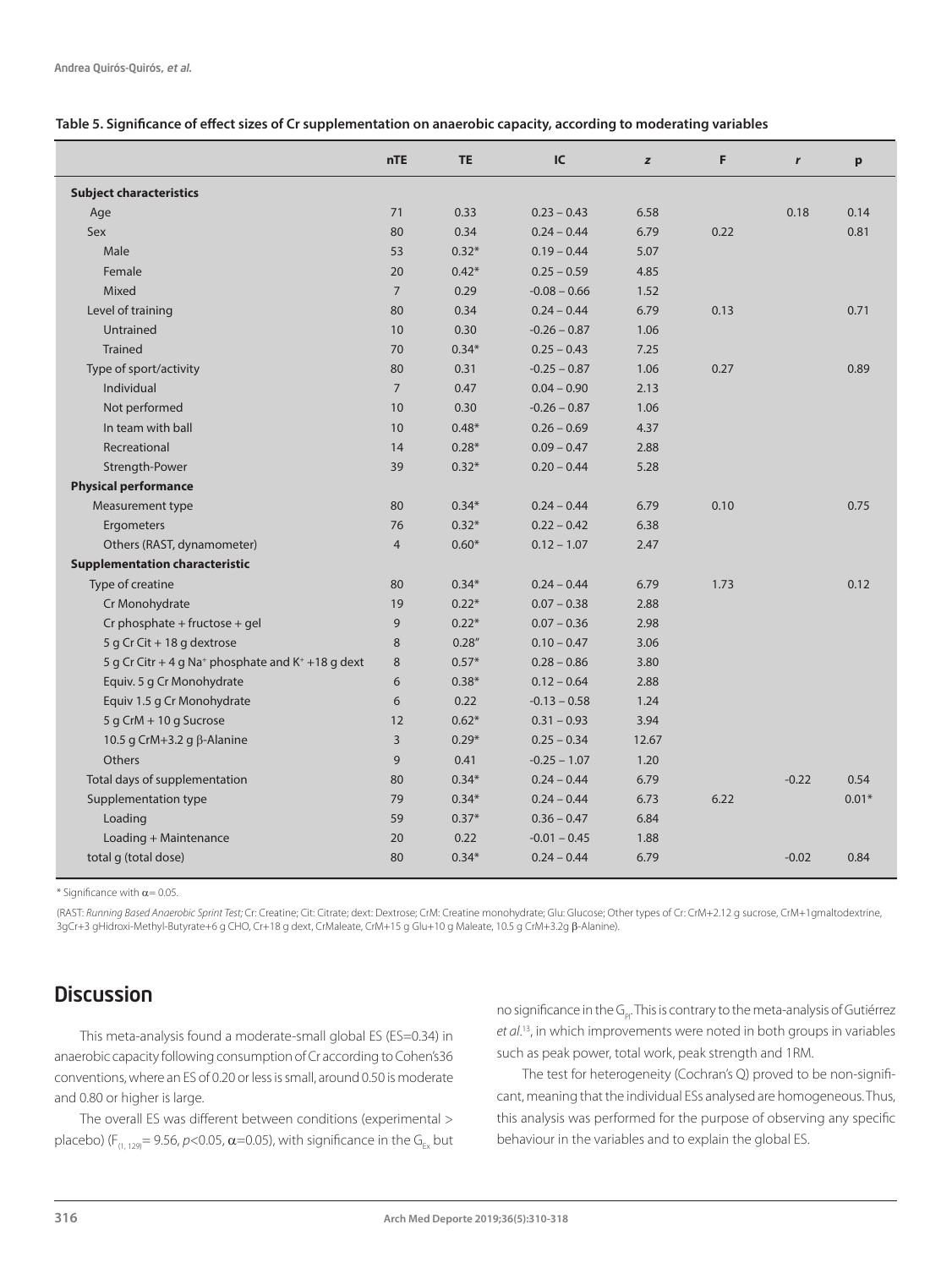

#### **Figure 5. Difference in ES according to supplementation type.**

### Subject characteristics

This meta-analysis showed no gender-related differences (*p*=0.81), showing improvements in the ES of anaerobic capacity for both men and women (ES=0.32 and 0.42, respectively).

Similar to this study's findings, Ledford and Branch<sup>37</sup> conducted a double-blind study on nine physically active women who were given 20g/day x 5 days of CrM or a placebo (Polycose), measured at day 5, in addition, leaving a washout period of  $95 \pm 3$  days (without treatment, making measurements). Those authors used the *Wingate Test* (WT) to measure peak power (PP) and work capacity (WC), finding no improvement (G<sub>Ex</sub> PP: CrM: 540 ± 30, 484 ± 23, 435 ± 19 W vs. G<sub>p</sub>: 522 ± 30, 481 ± 22, 403  $\pm$  32 W; between treatments p=0.30; treatment-measurement: *p*=0.39; CT: CrM: 12.39 ± 0.67; 10.60 ± 0.50; 9.56 ± 0.59 kJ *vs*. GPl: 12,09 ± 0,32; 10,60 ± 0,54; 9.39 ± 0,67 kJ; between treatments *p*=0.76; treatmentmeasurement=0.66).

Eckerson *et al*. 29, in a cross-sectional double-blind study of 31 men and 30 women, aimed to determine the effect of supplementation with three treatments (creatine phosphate (CP), Creatine (Cr) and a Placebo (Pl= dextrose)) on working capacity (WC) through the critical power test, which was performed pre-treatment and two and six days after supplementation. That study found no differences in WC or significant interactions between measurements and treatments in women, while men significantly improved WC with significant interactions between measurements (23.8% after two days and 49.8% after six days of supplementation) *vs.* a placebo. When analysing WC between treatments without a group difference, an increase of 13-15% was found for the group with Cr *vs*. the placebo group. However, these results were not significant.

#### Physical performance

In this study, anaerobic capacity was measured with 76 ES via ergometers (including cycle ergometers, kayak ergometers, rowing ergometers, among others) and four using other methods (dynamometers and the Running-based *Anaerobic Sprint Test* [RAST]). No significant differences were found between the methods (*p*=0.75). However, significance was found in ES, as moderate ES was identified in both cases (ES=0.32 and 0.60, respectively).

In the meta-analysis performed by Dempsey *et al.* <sup>10</sup>, which included three studies with a total of nine ES and an *n*= 149 subjects (*n*Cr= 75; *n*Pl= 74), no significant ES was identified in the anaerobic capacity measured by the peak power obtained with cycle ergometers. Similarly, no statistical significance was found when analysing three studies that measured peak torque using dynamometers.

#### Supplementation characteristics

In the present case, there were no significant differences in ES depending on the type of Cr consumed by the subjects; small to moderate ES were identified (ES=0.22 to 0.62). Similarly, Stout *et al*. 38 conducted a double-blind study over eight weeks with 24 college football players with three treatment conditions: 1) placebo (35 g carbohydrates [CHO]); 2) 5.25 g of creatine monohydrate (CrM) + 1g CHO; or 3) 5.25 g CM + 33 g CHO. These treatments were consumed four times a day for five days and then twice a day until the eight weeks were completed. They resulted in significant improvements in the bench press, vertical jumping and a 100-yard dash, identifying significant differences in the group that consumed CrM + CHO in the vertical jump and 100-yard dash, while the bench press showed significant improvement in all three treatments (*p*<0.01).

Furthermore, Rebello *et al*. 29, conducted a double-blind, placebocontrol study on 18 swimmers (6 women and 12 men) distributed in two groups. One group received four daily doses of 5 g of Cr + 20 g of CHO, while the placebo group (Pl) received four doses of 20 g of CHO. In that study, among the findings on performance variables, it is indicated that a high intensity anaerobic resistance test was performed for 30-150 seconds; namely, a 100 m swim at maximum intensity. The results indicated higher lactate levels in Pl *vs*. Cr. While no differences were observed between the groups, some were noted between measurements in the Pl.

The form of supplementation (loading *vs*. loading + maintenance) did show a significant difference between ESs (ES=0.37 *vs*. 0.22, respectively).

## Conclusion

Anaerobic capacity is improved by consuming Cr in any of its presentations, in both sexes and in both trained and untrained subjects.

The greatest effect of Cr on anaerobic capacity occurs during the loading phase *vs*. scenarios in which a loading and maintenance phase occurs (ES=0.37 *vs*. 0.22), while the total dose of this ergogenic aid did not show a significant ES (*p*=0.84).

#### Recommendations

It is recommended that journals request researchers to include descriptive statistics in their manuscripts to favour the inclusion of articles in meta-analyses.